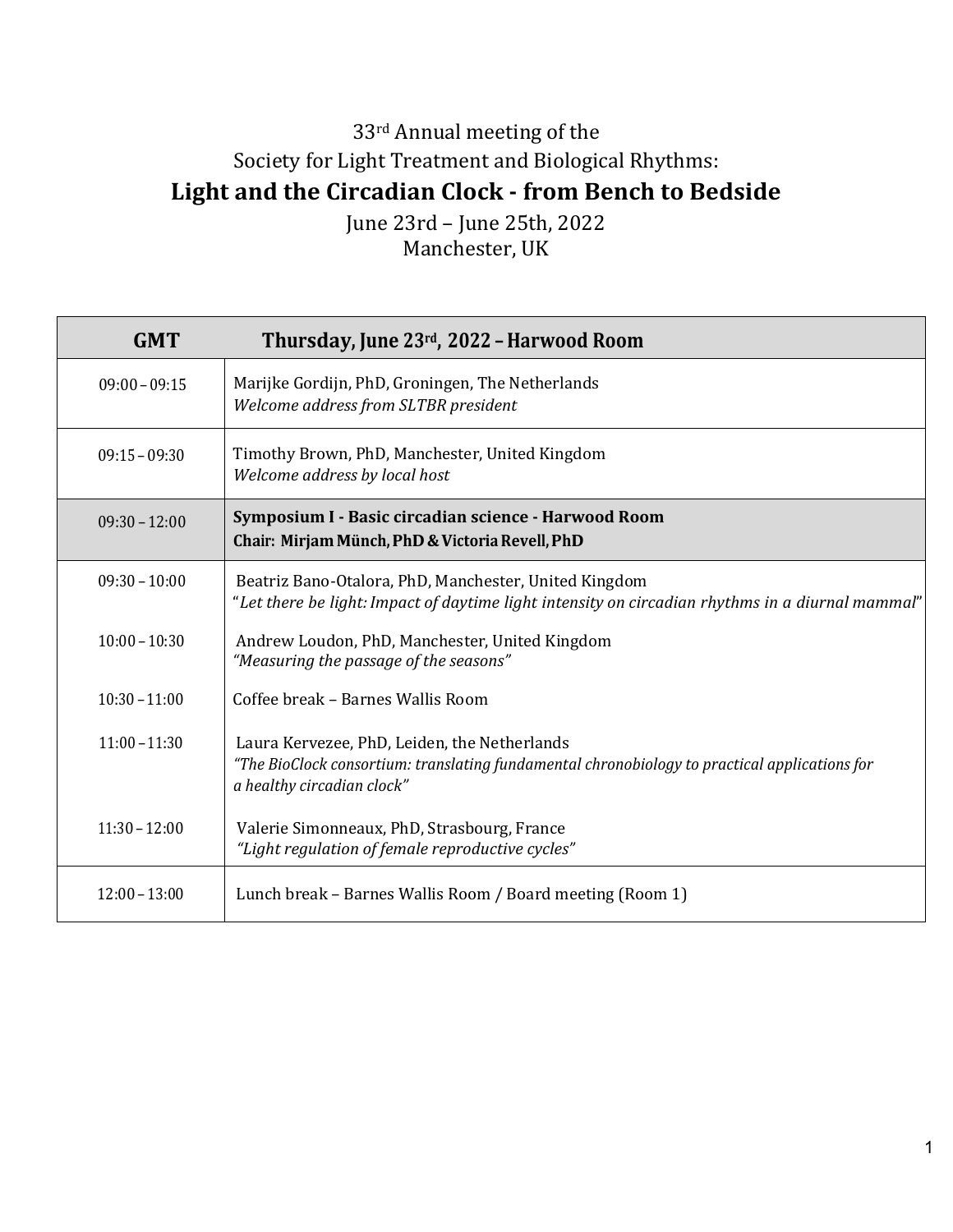| $13:00 - 14:30$ | <b>Oral Session I - Harwood Room</b><br><b>Chair: John Hanifin, PhD</b>                                                                                                      |
|-----------------|------------------------------------------------------------------------------------------------------------------------------------------------------------------------------|
| $13:00 - 13:15$ | Roya Sharifpour, MSc, Liège, Belgium<br>"Ultra-high field 7 Tesla fMRI potential in revealing hypothalamus responses to blue-enriched light<br>exposure"                     |
| $13:15 - 13:30$ | Islay Campbell, MSc, Liège, Belgium<br>"Ultra-high field MRI indications that exposure to blue enriched light increases attention brain<br>responses during an oddball task" |
| $13:30 - 13:45$ | Manuel Spitschan, PhD, Munich, Germany<br>"Development of the ENLIGHT reporting guidelines for human laboratory-based light exposure<br>interventions"                       |
| $13:45 - 14:00$ | Steffen Hartmeyer, MSc, Lausanne, Switzerland<br>"Quantification of light exposure characteristics modulating non-visual responses with light-<br>dosimetry"                 |
| $14:00 - 14:15$ | Isabel Schöllhorn, MSc, Basel, Switzerland<br>"Metameric display light: Melanopsin dependent effects on sleep latency, melatonin and visual<br>comfort"                      |
| $14:15 - 14:30$ | David Sliney, PhD, Baltimore, USA<br>"Measurements of Retinal Spectral Exposure in Occupied Settings"                                                                        |
| $14:30 - 15:00$ | Coffee break - Barnes Wallis Room                                                                                                                                            |
| $15:00 - 17:00$ | Young Investigator meeting - Young Investigator Award presentation<br>Chair: Renske Lok, PhD & Patrycja Orlowska-Feuer, PhD                                                  |
| $17:00 - 17:45$ | Data blitz posters<br>Chair: Renske Lok, PhD                                                                                                                                 |
| $17:45 - 20:30$ | Poster exhibition & welcome reception - Barnes Wallis Room<br>Posters, wine, and cheese                                                                                      |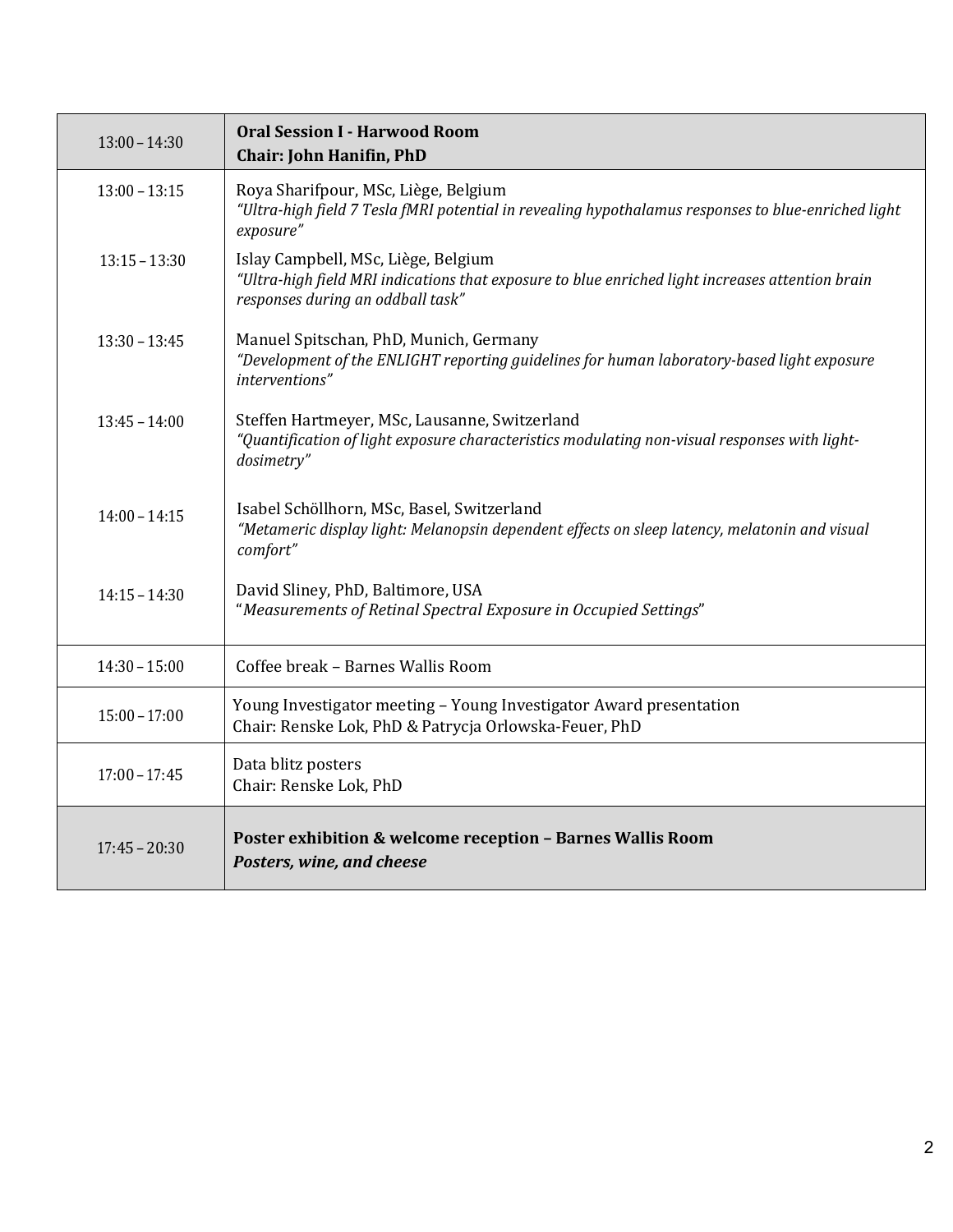| <b>GMT</b>      | Friday, June 24th, 2022 - Harwood Room                                                                                                                                                                                                 |  |  |
|-----------------|----------------------------------------------------------------------------------------------------------------------------------------------------------------------------------------------------------------------------------------|--|--|
| $08:30 - 09:30$ | <b>General assembly, for SLTBR members only</b>                                                                                                                                                                                        |  |  |
| $09:30 - 12:00$ | Symposium II - Translational circadian science - Harwood Room<br>Chair: Nina Milosavljevic, PhD & Katharina Wulff, PhD                                                                                                                 |  |  |
| $09:30 - 10:00$ | Gilles Vandewalle, PhD, Liège, Belgium<br>"High resolution imaging of the non-image-forming impact of light on the human brain"                                                                                                        |  |  |
| $10:00 - 10:30$ | Louise Ince, PhD, Austin, Texas, United States of America<br>"Circadian regulation of neuroimmune function: Implications for cognition & behavior"                                                                                     |  |  |
| $10:30 - 11:00$ | Coffee break - Barnes Wallis Room                                                                                                                                                                                                      |  |  |
| $11:00 - 11:30$ | Elizabeth Klerman, MD, PhD, Boston, United States of America<br>"Time of day effects related to human response to COVID-19"                                                                                                            |  |  |
| $11:30 - 12:00$ | Kun Hu, PhD, Boston, United States of America<br>"Decoding the information in spontaneous physiological fluctuations: Application of nonlinear<br>dynamic approaches in sleep medicine, mood disorders, and aging research"            |  |  |
| $12:00 - 13:00$ | Lunch break - Barnes Wallis Room                                                                                                                                                                                                       |  |  |
| $13:00 - 14:00$ | <b>Oral Session II - Harwood Room</b><br>Chair: Anna Wirz-Justice, PhD                                                                                                                                                                 |  |  |
| $13:00 - 13:15$ | John Hanifin, PhD, Philadelphia, United States of America<br>"Solid state lighting countermeasures to improve circadian adaptation, sleep, and performance<br>during a high fidelity analog study for the International Space Station" |  |  |
| $13:15 - 13:30$ | Shadab Rahman, PhD, Boston, United States of America<br>"Reduced fall rate in elderly care home residents following installation of solid-state dynamic<br>lighting"                                                                   |  |  |
| $13:30 - 13:45$ | Mushfiqul Anwar Siraji, MSc, Selangor, Malaysia<br>"Light exposure behaviour assessment (leba): a novel self-reported instrument to measure light<br>exposure-related behaviour"                                                       |  |  |
| $13:45 - 14:00$ | Oliver Stefani, PhD, Basel, Switzerland<br>"Metameric display light: Melanopsin dependent effects on slow eye movements"                                                                                                               |  |  |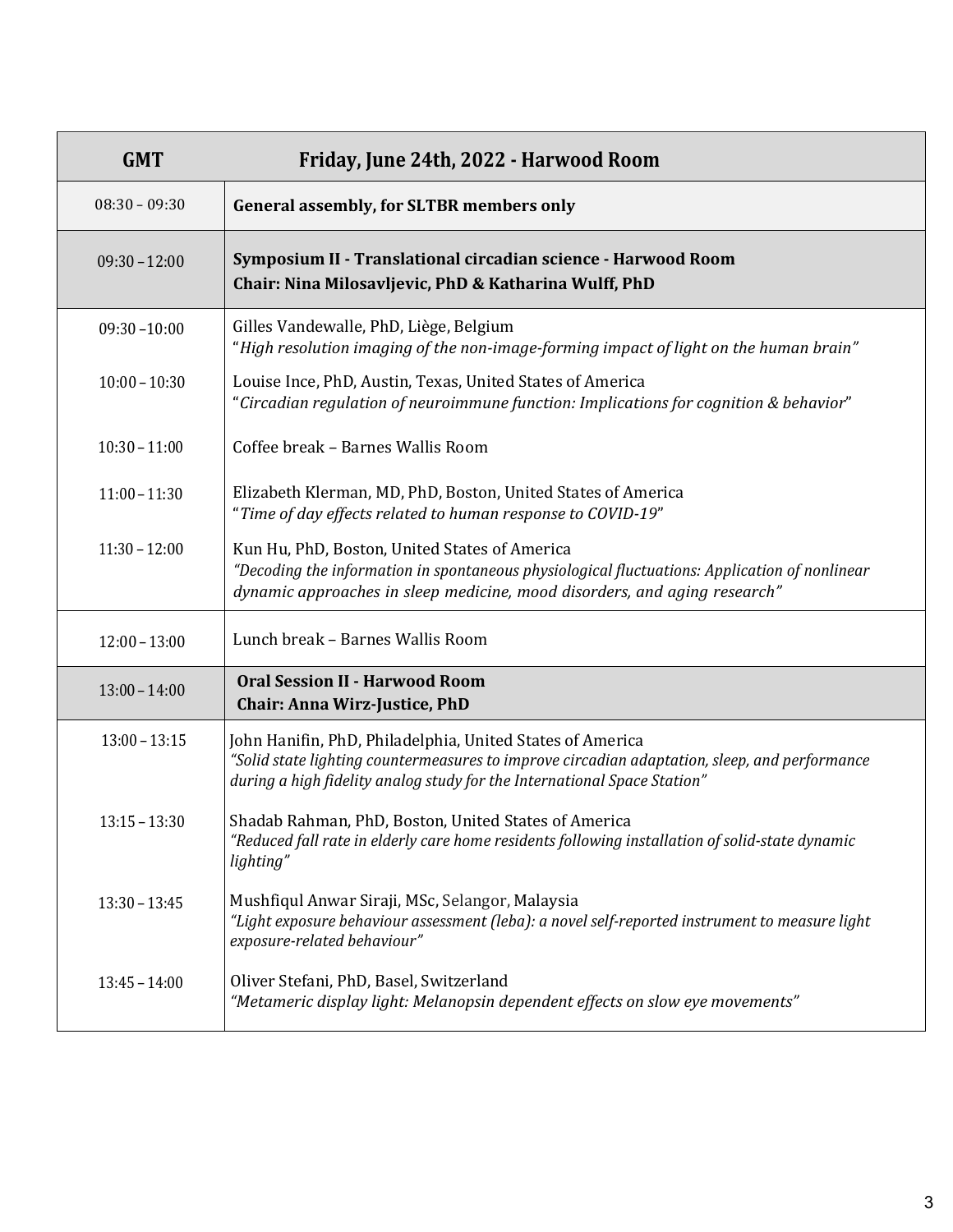| $14:00 - 15:00$ | Industrial Symposium (Seoul Semiconductor, Lumie, Seaborough) - Harwood Room                                                                                                 |  |
|-----------------|------------------------------------------------------------------------------------------------------------------------------------------------------------------------------|--|
| $14:00 - 14:30$ | Oliver Stefani, PhD, Basel, Switzerland<br>"Design meets Chronobiology: New light for air traffic controllers"                                                               |  |
| $14:30 - 14:45$ | Malgo Dzierugo, Lumie, UK<br>"The story of Lumie: 30 years of light therapy for sleep and SAD"                                                                               |  |
| $14:45 - 15:00$ | Anne Berends, PhD, Seaborough, The Netherlands<br>"Systemic photobiomodulation: clinical evidence from a double blind, placebo-controlled study<br>with near-infrared light" |  |
| $15:00 - 15:30$ | Coffee break - Barnes Wallis Room                                                                                                                                            |  |
| $15:30 - 16:30$ | <b>Year in Review - Harwood Room</b><br><b>Chair: Dorothy Sit, MD</b>                                                                                                        |  |
| $15:30 - 15:50$ | Tim Brown, PhD, Manchester, United Kingdom<br>"Year in Review: "No longer in the dark? The latest bright ideas from human chronobiology"                                     |  |
| $15:50 - 16:10$ | Nina Milosavljevic, PhD, Manchester, United Kingdom<br>"Year in Review: "Chronobiology of rodents: challenges and advances"                                                  |  |
| $16:10 - 16:30$ | Nicholas Meyer, MD, London, United Kingdom<br>"Year in Review: "Chronobiology in psychiatry -how far have we come, and where do we go<br>from here?"                         |  |
| $18:30 - 22:30$ | SLTBR Conference Dinner - Hyatt Regency Hotel, 55 Booth St W.<br>Chair: Marijke Gordijn, PhD & Christian Cajochen, PhD                                                       |  |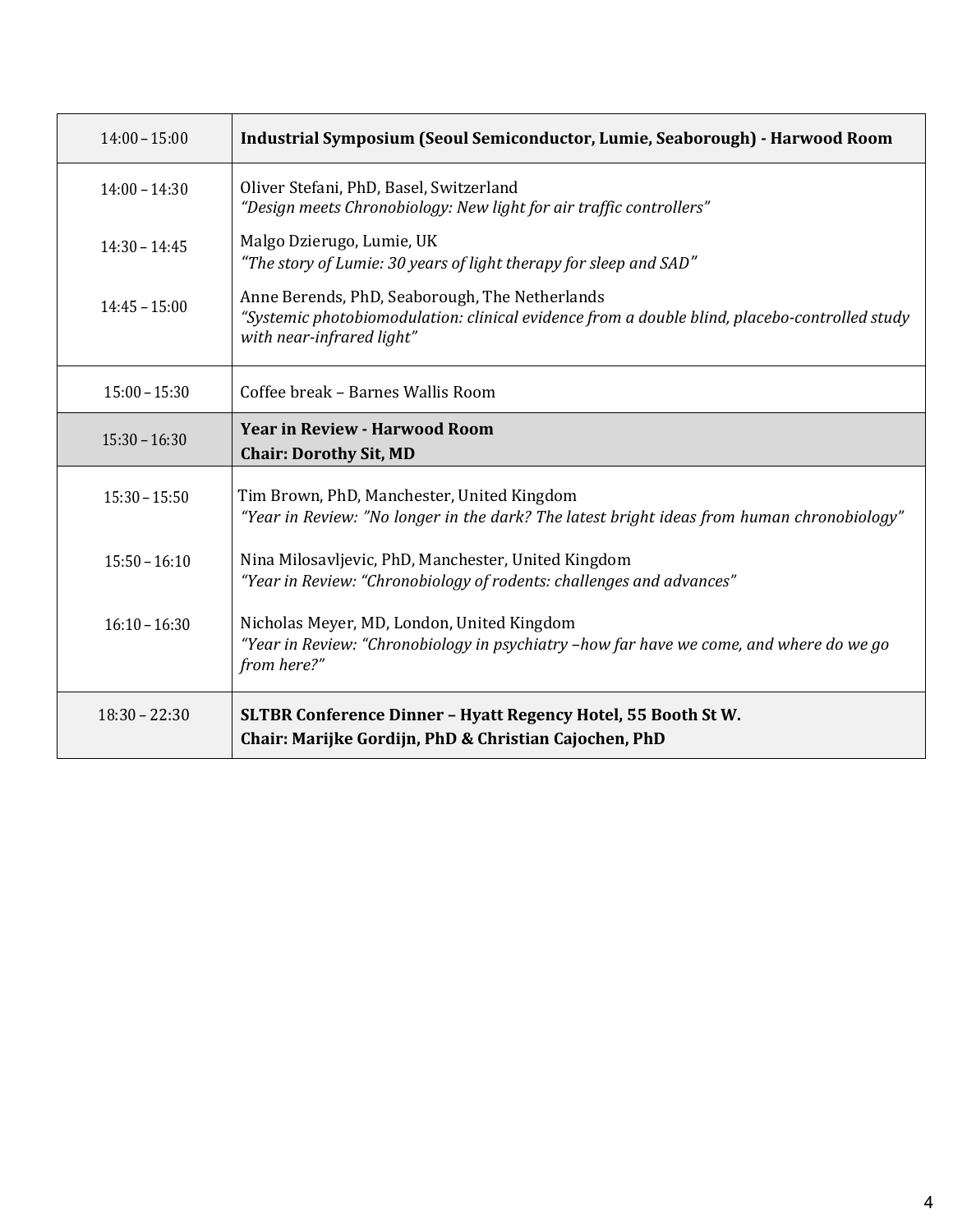| <b>GMT</b>      | Saturday, June 25th 2022                                                                                                                                                  |
|-----------------|---------------------------------------------------------------------------------------------------------------------------------------------------------------------------|
| $08:00 - 11:15$ | CPD symposium: Melatonin and melatonin agonists from physiology to everyday usage<br>- Harwood Room<br>Chair: Corrado Garbazza, MD, PhD, Boston, United States of America |
| $08:00 - 08:40$ | Victoria Revell, PhD, Surrey, United Kingdom<br>"Melatonin: how to tell and change the time of the circadian clock"                                                       |
| $08:40 - 09:20$ | Shantha M.W. Rajaratnam, PhD, Melbourne, Australia<br>"Melatonin in the treatment of Delayed Sleep-Wake Phase Disorder: Towards a circadian medicine<br>approach"         |
| $09:20 - 09:35$ | Coffee break - Barnes Wallis Room                                                                                                                                         |
| $09:35 - 10:15$ | Steven W Lockley, PhD, Boston, United States of America<br>"Melatonin and melatonin agonists for the treatment of $N24$ in totally blind patients"                        |
| $10:15 - 10:55$ | Pierre Geoffroy, MD, PhD, Paris, France<br>"Melatonin in adults with neuropsychiatric disorders: how and with what level of evidence?"                                    |
| $10:55 - 11:15$ | Panel discussion with all speakers                                                                                                                                        |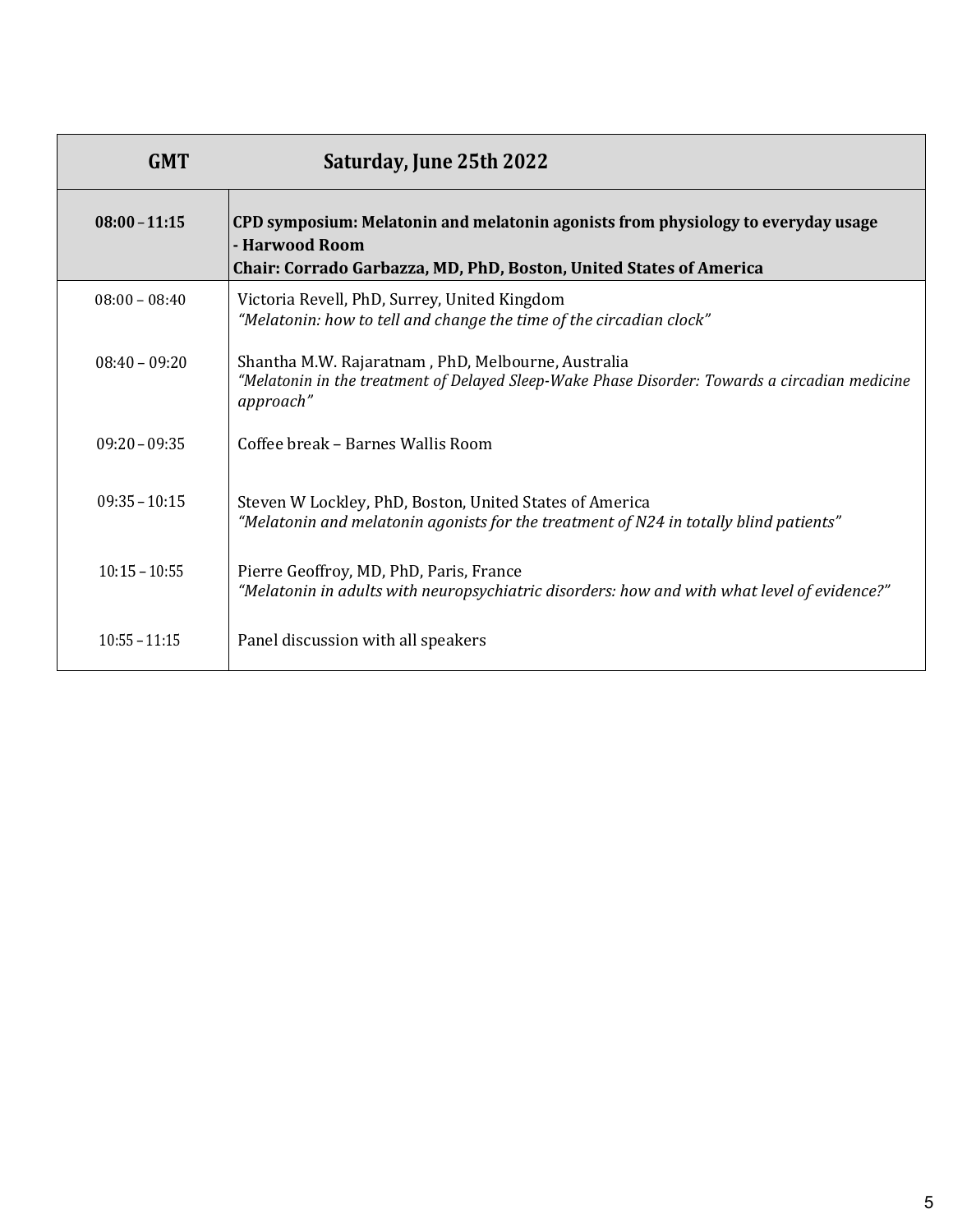| $11:15 - 12:45$ | Symposium III - Clinical circadian science - Harwood Room<br>Chair: Christian Cajochen, PhD & Rob Lucas, PhD                                                                                                                          |  |
|-----------------|---------------------------------------------------------------------------------------------------------------------------------------------------------------------------------------------------------------------------------------|--|
| $11:15 - 11:45$ | Aleksandar Videnovic, MD, Boston, United States of America<br>"Light therapy in neurodegenerative disorders"                                                                                                                          |  |
| $11:45 - 12:15$ | Shantha M.W. Rajaratnam, PhD, Melbourne, Australia<br>"Light and melatonin interventions following traumatic brain injury"                                                                                                            |  |
| $12:15 - 12:45$ | Corrado Garbazza, MD, PhD, Boston, United States of America<br>"Sleep and chronotype during pregnancy, and the bright light treatment of perinatal depression"                                                                        |  |
| $12:45 - 13:15$ | Lunch - Barnes Wallis Room                                                                                                                                                                                                            |  |
| $13:15 - 14:15$ | <b>Oral Session III - Harwood Room</b><br><b>Chair: Michael Terman, PhD</b>                                                                                                                                                           |  |
| $13:15 - 13:30$ | Oliver Steiner, MSc, Berlin, Germany<br>"The Post-Illumination Pupil Response correlates with cognition in REM-Sleep Behavior<br>Disorder"                                                                                            |  |
| $13:30 - 13:45$ | Olga Minaeva, MSc, Groningen, The Netherlands<br>"Detecting individual-specific changes in circadian rest-activity rhythm and sleep in individuals<br>tapering their antidepressant medication"                                       |  |
| $13:45 - 14:00$ | Klaus Martiny, MD, PhD, Kopenhagen, Denmark<br>"Circadian reinforcement therapy in combination with electronic self-monitoring facilitates a<br>safe post-discharge period for patients with depression"                              |  |
| $14:00 - 14:15$ | Francesco Benedetti, MD, PhD, Milano, Italy<br>"Novel correlates of immediate response to chronotherapeutics: Normalization of prefrontal<br>glutamate, inflammation, white matter microstructure, and brain functional connectivity" |  |
| $14:15 - 15:15$ | Derk-Jan Dijk, PhD, Surrey, United Kingdom<br>Keynote Speaker<br>"Light and the circadian regulation of the human sleep-wake cycle"<br>Chair: Marijke Gordijn, PhD                                                                    |  |
| $15:15 - 15:30$ | Marijke Gordijn, PhD, President SLTBR - Harwood Room<br>Student travel awards, poster awards, closing remarks                                                                                                                         |  |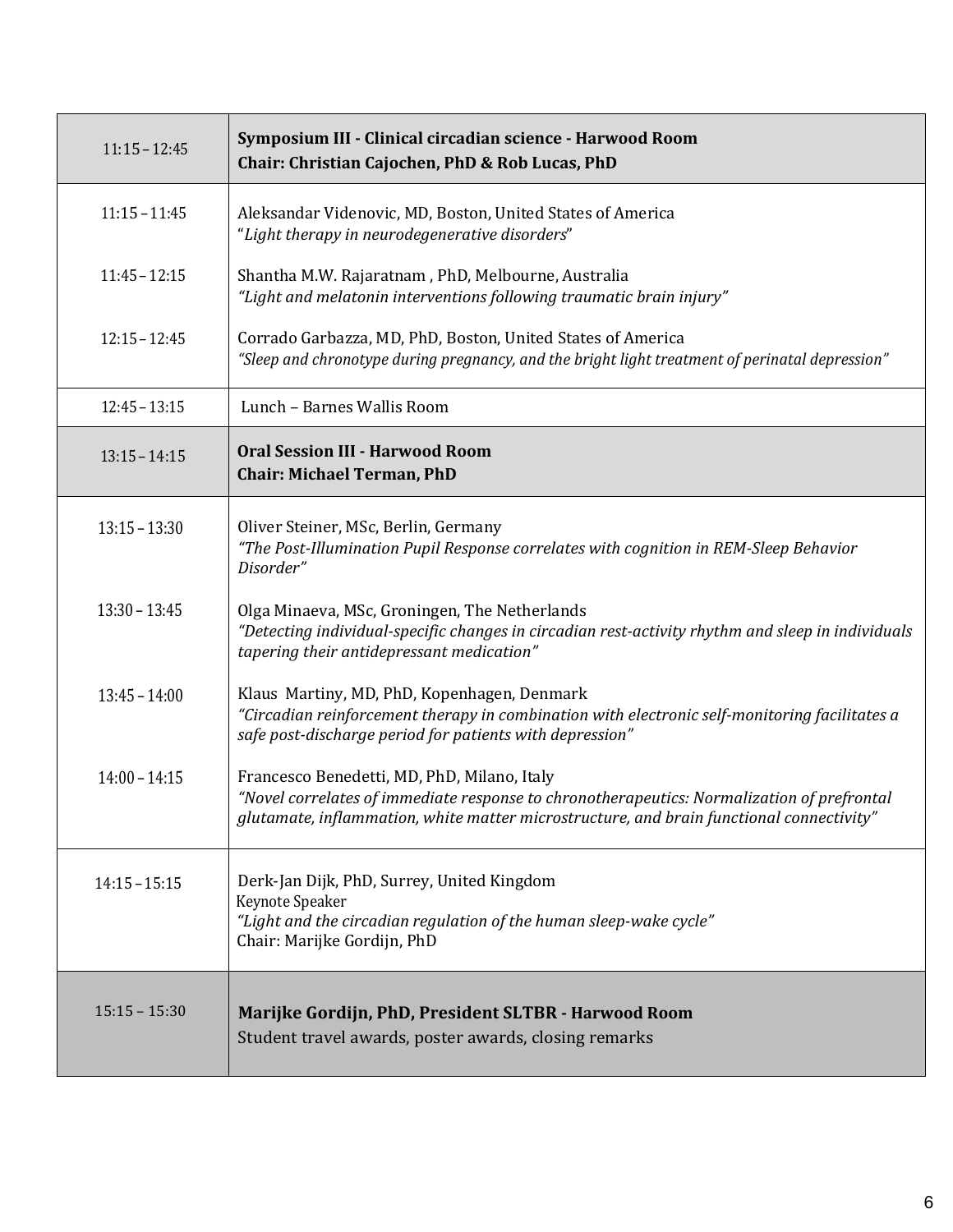## 33rd Annual meeting of the Society for Light Treatment and Biological Rhythms:**Light and the Circadian Clock - from Bench to Bedside** June 23rd – June 25th, 2022 Manchester, UK

## **Posters program**

Posters must be mounted in the space provided on Thursday morning June 23rd and can stay there until Saturday June 25<sup>th</sup> afternoon after the closure of the program. Posters that have not been removed, will be removed by the organisation and will be thrown away. Guidelines to prepare your poster and dimensions can be found on the website: https://sltbr.org/wp-content/uploads/2022/04/SLTBR-2022-Guidelines-forpreparing-posters.pdf .

Poster presenters are invited to present their poster during a 1-minute datablitz and be available at their poster during the poster exhibition session. Please send **one slide** to SLTBR.contact@gmail.com before June 17th.

| <b>GMT</b>      | Thursday, June $23rd$ , 2022                                                            |  |
|-----------------|-----------------------------------------------------------------------------------------|--|
| $17:00 - 17:45$ | Data blitz posters - Harwood Room                                                       |  |
| $17:45 - 20:30$ | Poster exhibition & welcome reception - Barnes Wallis Room<br>Posters, wine, and cheese |  |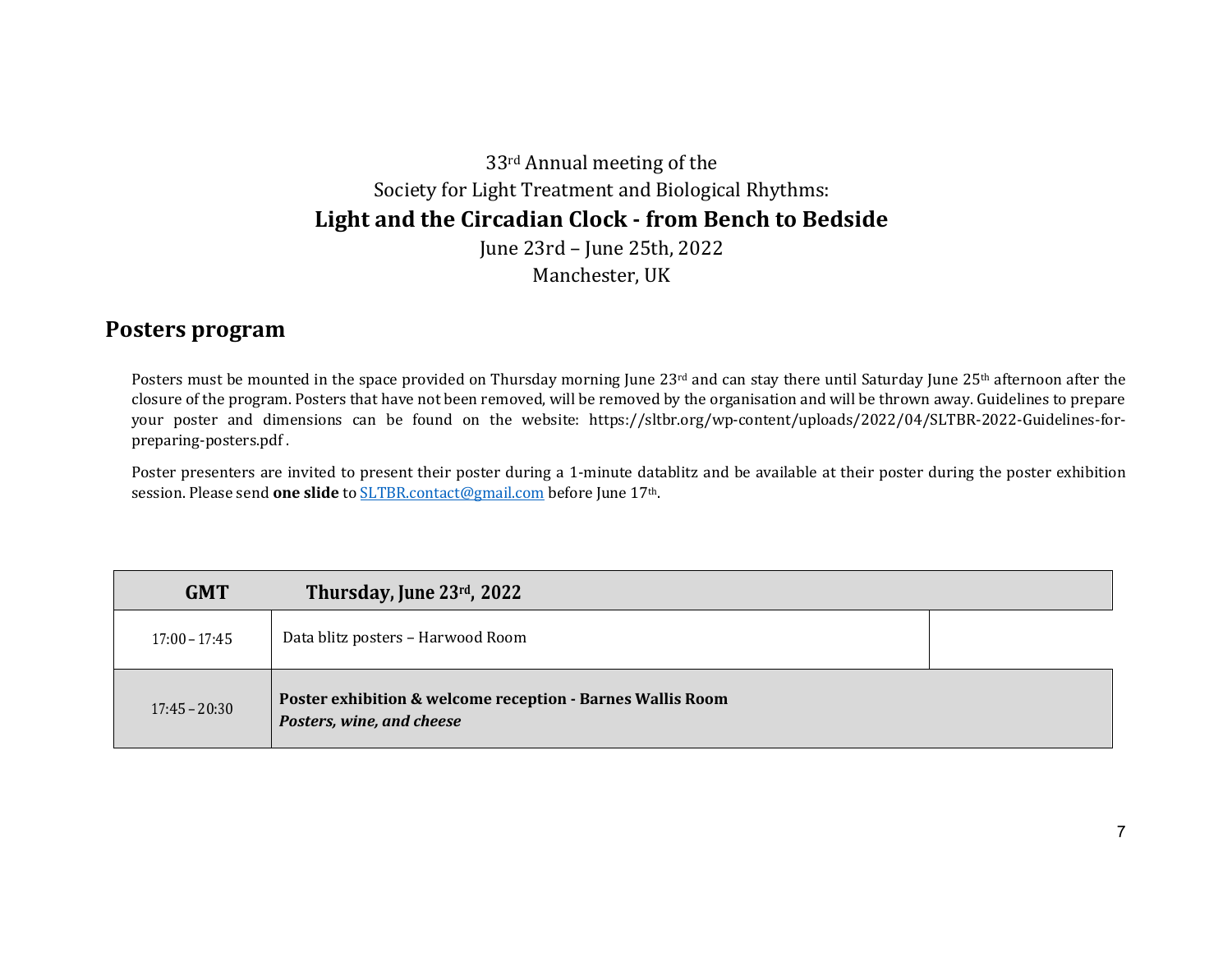| <b>Number</b> | <b>Basic Circadian Science</b>                                                                                                                        | <b>Presenting author</b>    |
|---------------|-------------------------------------------------------------------------------------------------------------------------------------------------------|-----------------------------|
| #01           | Effects of acute light exposure at night on behaviour and neuronal activity in the lateral<br>hypothalamus in the diurnal rodent Rhabdomys pumilio    | Mr Asshen Dedigama Acharige |
| #02           | Characterising the pupil response under different light conditions during an fMRI protocol.                                                           | Ms Islay Campbell           |
| #03           | Dim light at night during pregnancy affects the rhythmicity of hormones and biochemical parameters<br>of the rat pups in early postnatal ontogenesis. | Dr Zuzana Dzirbíková        |
| #04           | How spatial patterns of visual scenes change rodents' behavioural states                                                                              | Ms Qian Huang               |
| #05           | Non-visual effects of diurnal light exposure in humans: Meta-analyses                                                                                 | Dr Ruta Lasauskaite         |
| #06           | Therapeutic potential of bright daytime light exposure in Alzheimer's Disease Models                                                                  | Ms Ashwathi Prithviraj      |
| #07           | Moved to oral                                                                                                                                         |                             |
| #08           | Usability and acceptability of corneal-plane $\alpha$ -opic dosimetry in a 24-hour field trial                                                        | Dr Manuel Spitschan         |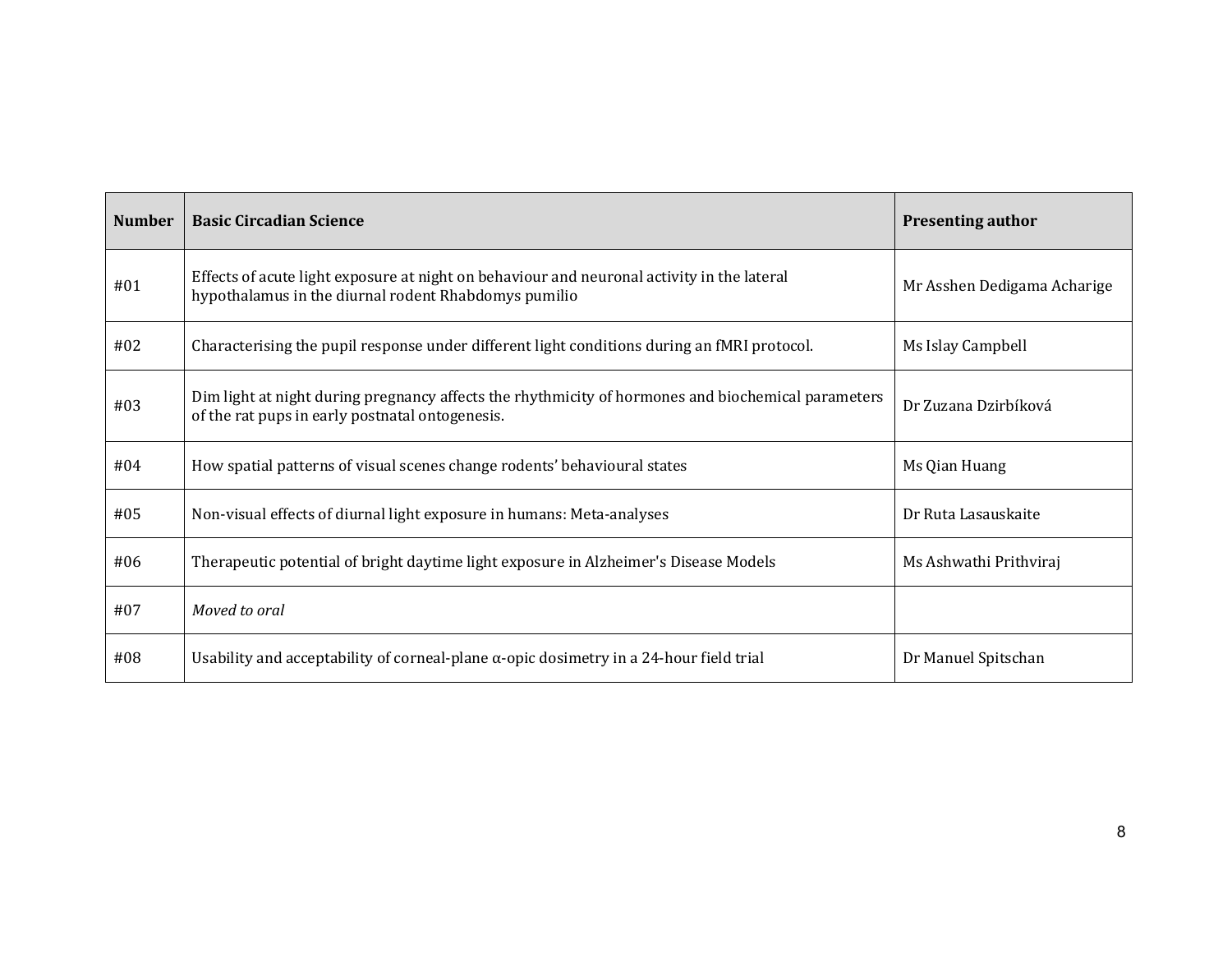|     | <b>Translational Chronobiology Research</b>                                                                                                                                       | <b>Presenting Author</b> |
|-----|-----------------------------------------------------------------------------------------------------------------------------------------------------------------------------------|--------------------------|
| #09 | Comparison of academic achievements of students with different school shifts according to their<br>chronotype                                                                     | Mr Yklym Bolmammedov     |
| #10 | Influence of chronotype of people on antihypertensive therapy                                                                                                                     | Mr Yklym Bolmammedov     |
| #11 | withdrawn                                                                                                                                                                         |                          |
| #12 | Measuring Effects of Light Exposure on Activity, Sleep and Human Performance                                                                                                      | Dr Altug Didikoglu       |
| #13 | Can light affect functional brain connectivity? Investigating the effects of daytime light exposure with<br>metameric light and EEG measures                                      | Ms Elifnaz Gecer         |
| #14 | Modifying daytime light exposure in office workers through an app-based 'nudge' behavioural<br>intervention: Acceptability and feasibility of a pilot randomised controlled trial | Mr Jeevun Grewal         |
| #15 | Office lighting and cognitive functions: can it be too bright?                                                                                                                    | Dr Mirjam Münch          |
| #16 | Daytime alertness, mood and cognition improved by supplementing sub-optimal ambient lighting<br>with a high-melanopic illuminance task lamp                                       | Dr Shadab Rahman         |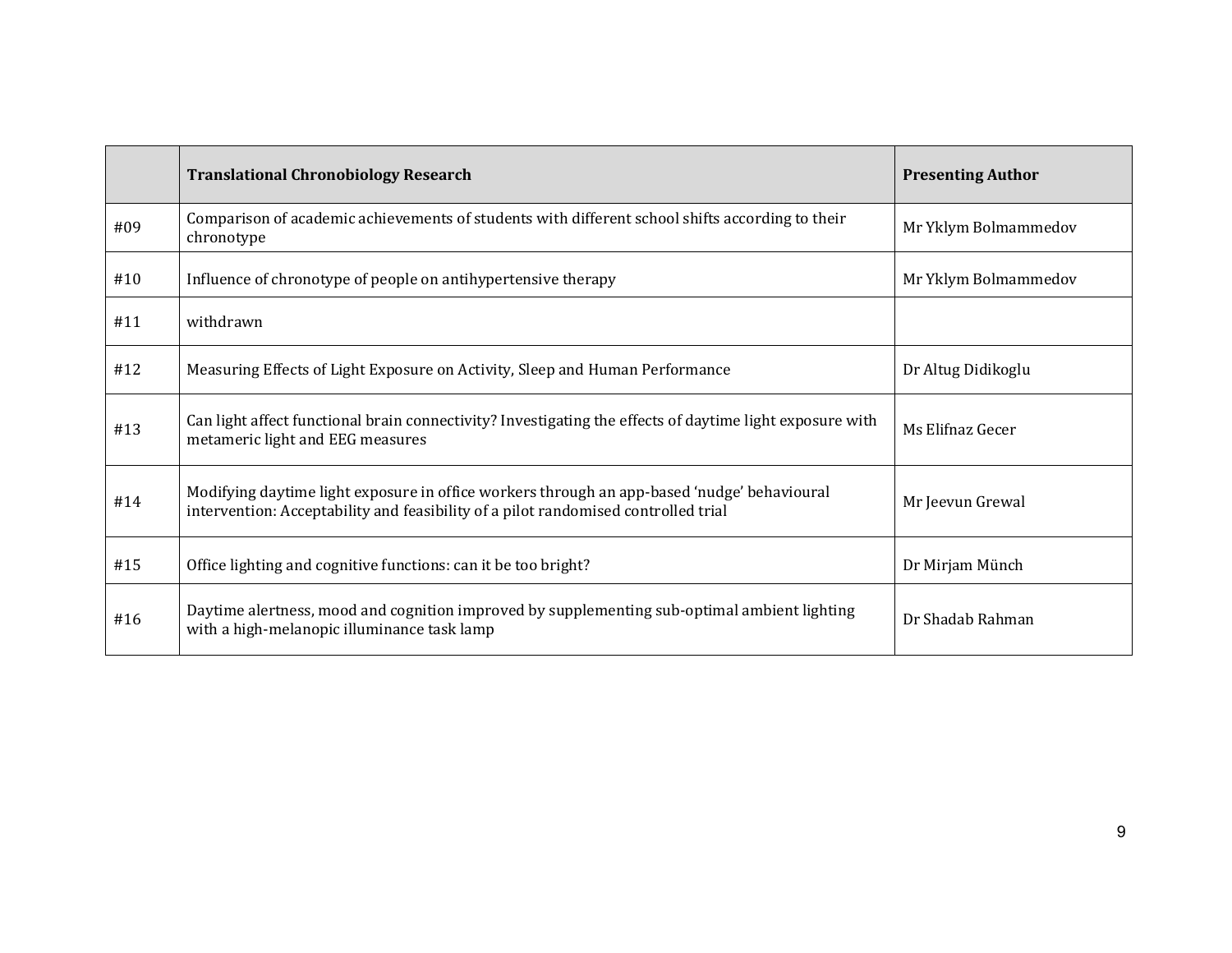|     | <b>Circadian Rhythms and Psychiatric Disorders</b>                                                                                                                                               | <b>Presenting Author</b>   |
|-----|--------------------------------------------------------------------------------------------------------------------------------------------------------------------------------------------------|----------------------------|
| #17 | Chronotherapy in adult ADHD: results from the PhASE study                                                                                                                                        | Mx Emma van Andel          |
| #18 | Verification of the effect of a novel lighting source on circadian rhythmicity and mood of healthy<br>volunteers                                                                                 | Ms Kateřina Červená        |
| #19 | The use of circadian markers as predictor of response in the treatment of depression - a systematic<br>review                                                                                    | Ms Stella Druiven          |
| #20 | Acceptability and feasibility of altering daily light exposure patterns, as part of an occupational<br>therapy intervention to improve sleep in participants with schizophrenia in the community | Mx Sophie Faulkner         |
| #21 | Seasonality of Human Sleep - I: Influence of Individual Melatonin Levels in Healthy Subjects                                                                                                     | Dr Dieter Kunz             |
| #22 | Seasonality of Human Sleep - II: PSG-Data in Neuropsychiatric Sleep Patients                                                                                                                     | Dr Dieter Kunz             |
| #23 | Impact of Integrative Lighting on Seniors                                                                                                                                                        | Dr Lenka Maierova          |
| #24 | Salivary Cortisol Awakening Response as Predictor for Depression Severity                                                                                                                        | Dr Klaus Martiny           |
| #25 | Optimizing a dynamic lighting system in New Psychiatry Bispebjerg                                                                                                                                | Dr Klaus Martiny           |
| #26 | How do SCN neurons read the time of the day in diurnal and nocturnal rodents?                                                                                                                    | Dr Patrycja Orlowska-Feuer |
| #27 | Lumos Smart Glasses and its Effects of Light Therapy Duration on Mood, Sleep and Cognition                                                                                                       | Mr Lucas Tang              |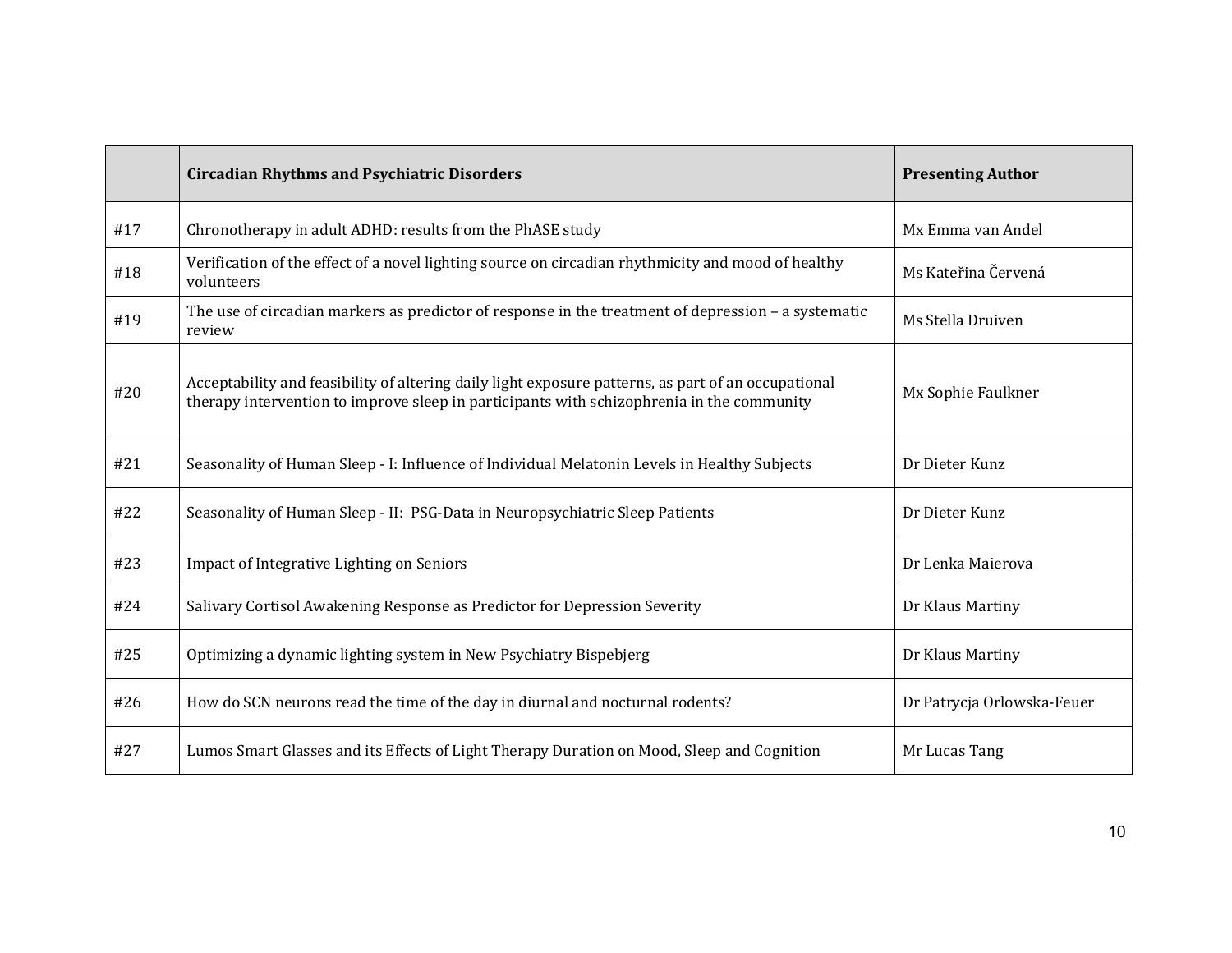|     | <b>Circadian Rhythms and Psychiatric Disorders</b>                                                                                                       | <b>Presenting Author</b> |
|-----|----------------------------------------------------------------------------------------------------------------------------------------------------------|--------------------------|
| #28 | Timescale variation of daytime complaints associated with sleepiness and fatigue among patients<br>suffering from obstructive sleep apnea and narcolepsy | Ms Vaida Verhoef         |
| #29 | Optimization, Working Mechanisms and Response Predictors of Bright Light Therapy for Depression -<br>A Randomized Multicenter Clinical Trial             | Mrs Emma Visser          |
| #30 | Chronotypes in the age of COVID-19: Associations with social rhythms and psychological wellbeing<br>over time                                            | Dr Lisa M. Wu            |

|     | Other topics                                                                                                               | <b>Presenting Author</b>   |
|-----|----------------------------------------------------------------------------------------------------------------------------|----------------------------|
| #31 | Sleep education in the elderly                                                                                             | Ms Katarína Evansová       |
| #32 | Light, activity and sleep in my daily life: Design of an online intervention targeting changes to routines<br>and the home | Dr Kiran Maini Gerhardsson |
| #33 | Does the reduction of a short-wavelength light during the day impact human sleep?                                          | Ms Katarína Kováčová       |
| #34 | Changes in circadian rhythmicity during COVID-19 pandemic lockdowns                                                        | Ms Anna Sochůrková         |
| #35 | The impact of short-wavelength reduction during the day on human sleepiness and reaction time.                             | Dr Katarína Stebelová      |